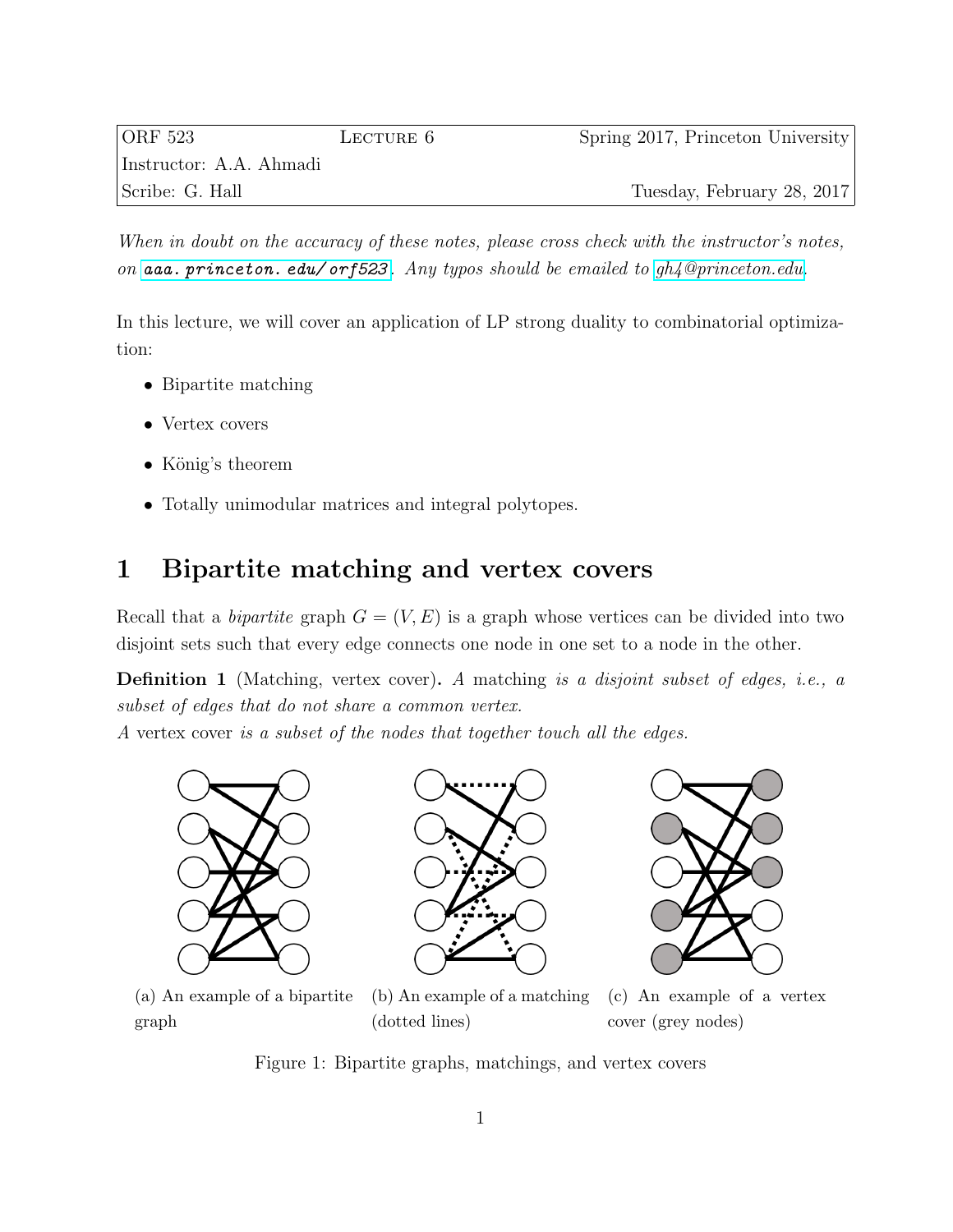Lemma 1. The cardinality of any matching is less than or equal to the cardinality of any vertex cover.

This is easy to see: consider any matching. Any vertex cover must have nodes that at least touch the edges in the matching. Moreover, a single node can at most cover one edge in the matching because the edges are disjoint.

As it will become clear shortly, this property can also be seen as an immediate consequence of weak duality in linear programming.

<span id="page-1-2"></span>**Theorem 1** (König). If G is bipartite, the cardinality of the maximum matching is equal to the cardinality of the minimum vertex cover.

Remark: The assumption of bipartedness is needed for the theorem to hold (consider, e.g., the triangle graph).

Proof: One can rewrite the cardinality M of the maximum matching as the optimal value of the integer program

<span id="page-1-0"></span>
$$
M := \max \sum_{i=1}^{|E|} x_i
$$
  
s.t. 
$$
\sum_{i \sim v} x_i \le 1, \ \forall v \in V
$$

$$
x_i \in \{0, 1\}, i = 1, ..., |E|,
$$
 (1)

where the second sum is over the edges adjacent to vertex  $v$ , as denoted by the notation  $i \sim v$ . This problem can be *relaxed* to a linear program, whose optimal value is denoted by  $M_{LP}$ 

<span id="page-1-1"></span>
$$
M_{LP} := \max \sum_{i=1}^{|E|} x_i
$$
  
s.t. 
$$
\sum_{i \sim v} x_i \le 1, \ \forall v \in V
$$
  

$$
0 \le x_i \le 1, i = 1, ..., |E|.
$$
 (2)

Notice that  $M \leq M_{LP}$ . Indeed, any feasible solution to integer program [\(1\)](#page-1-0) is feasible to linear program  $(2)$ . We now rewrite  $(2)$  in matrix notation. Let A be the incidence matrix of G, i.e., an  $|V| \times |E|$  zero-one matrix whose  $(i, j)^{th}$  entry is a 1 if and only if node i is adjacent to edge j. Note that each column of  $A$  has two 1's (as any edge joins two nodes)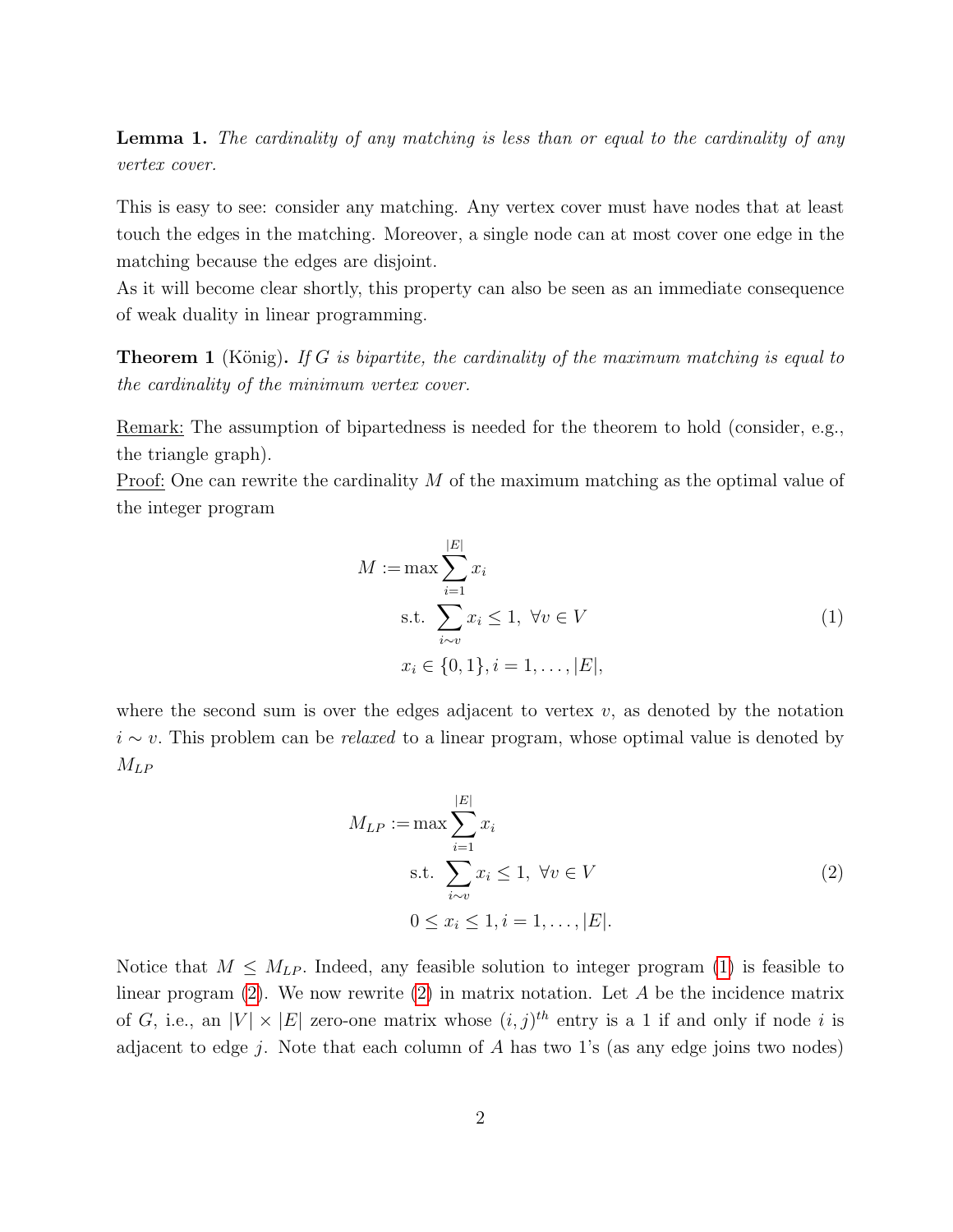and each row of A has as many 1's as the degree of the corresponding node. Problem [\(2\)](#page-1-1) can then be written  $as<sup>1</sup>$  $as<sup>1</sup>$  $as<sup>1</sup>$ 

$$
M_{LP} = \max \sum_{i=1}^{|E|} x_i
$$
  
s.t.  $Ax \le 1$   
 $x_i \ge 0, i = 1 \dots, |E|.$  (3)

We take the dual of this LP (we will soon observe that this coincides with the LP relaxation of vertex cover):

<span id="page-2-3"></span><span id="page-2-2"></span>
$$
\min \sum_{i=1}^{|V|} y_i
$$
  
s.t.  $A^T y \ge 1$   

$$
y \ge 0.
$$
 (4)

Consider now an integer programming formulation of the minimum vertex cover problem:

$$
VC := \min \sum_{i=1}^{|V|} y_i
$$
  
s.t.  $y_i + y_j \ge 1$ , if  $(i, j) \in E$   
 $y_i \in \{0, 1\}, i = 1, ..., |V|.$  (5)

This can be relaxed to the LP[2](#page-2-1)

$$
VC_{LP} := \min \sum_{i=1}^{|V|} y_i
$$
  
s.t.  $y_i + y_j \ge 1$ , if  $(i, j) \in E$   
 $y_i \ge 0, i = 1, ..., |V|$ ,

which exactly corresponds to  $(4)$  once we rewrite it in matrix form using the incidence matrix.

An outline of the rest of the proof is given in Fig [2.](#page-3-0) We have shown that  $M_{LP} = VC_{LP}$ using strong duality. It remains to be shown that  $VC = VC_{LP}$  and  $M = M_{LP}$  to conclude the proof. This will be done by introducing the concept of totally unimodular matrices.

<span id="page-2-0"></span><sup>&</sup>lt;sup>1</sup>Note that there is no harm in dropping the constraints  $x_i \leq 1, i = 1, \ldots, |E|$  (why?).

<span id="page-2-1"></span><sup>&</sup>lt;sup>2</sup>Note that again there is no harm in dropping the constraints  $y_i \leq 1, i = 1, \ldots, |V|$  (why?).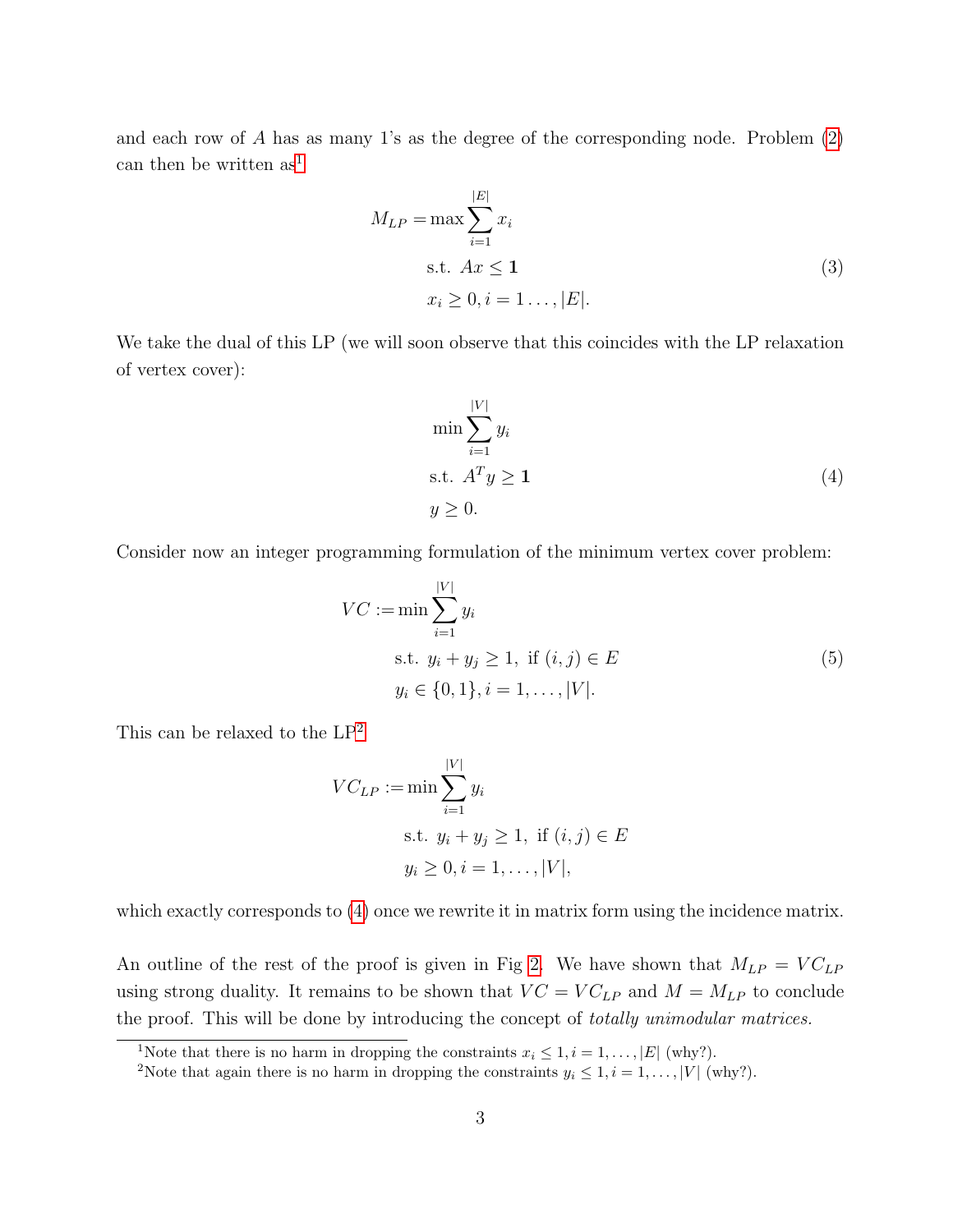<span id="page-3-0"></span>

Figure 2: Outline of the proof of Theorem [1](#page-1-2)

## 2 Totally unimodular matrices

**Definition 2.** A matrix A is totally unimodular  $(TUM)$  if the determinant of any of its square submatrices belongs to  $\{0, -1, +1\}.$ 

### Definition 3.

- Given a convex set P, a point  $x \in P$  is extreme if  $\exists y, z \in P, y \neq x, z \neq x$ , such that  $x = \lambda y + (1 - \lambda)z$  for some  $\lambda \in [0, 1]$ .
- Given a polyhedron  $P = \{x \mid Ax \leq b\}$  where  $A \in \mathbb{R}^{m \times n}$  and  $b \in \mathbb{R}^m$ , a point x is a vertex of  $P$  if
	- $(1)$   $x \in P$
	- $(2) \exists n$  linearly independent tight constraints at x. (Recall that a set of constraints is said to be linearly independent if the corresponding rows of A are linearly independent.)

**Theorem 2** (see, e.g., Lecture 11 of ORF363 [\[1\]](#page-6-0)). A point x is an extreme point of  $P =$  ${x \mid Ax \leq b}$  if and only if it is a vertex.

<span id="page-3-1"></span>Theorem 3 (see, e.g., Lecture 11 of ORF363 [\[1\]](#page-6-0)). Consider the LP:

$$
\min_{x \in P} c^T x
$$

where  $P = \{x \mid Ax \leq b\}$ . Suppose P has at least one extreme point. Then, if there exists an optimal solution, there also exists an optimal solution which is at a vertex.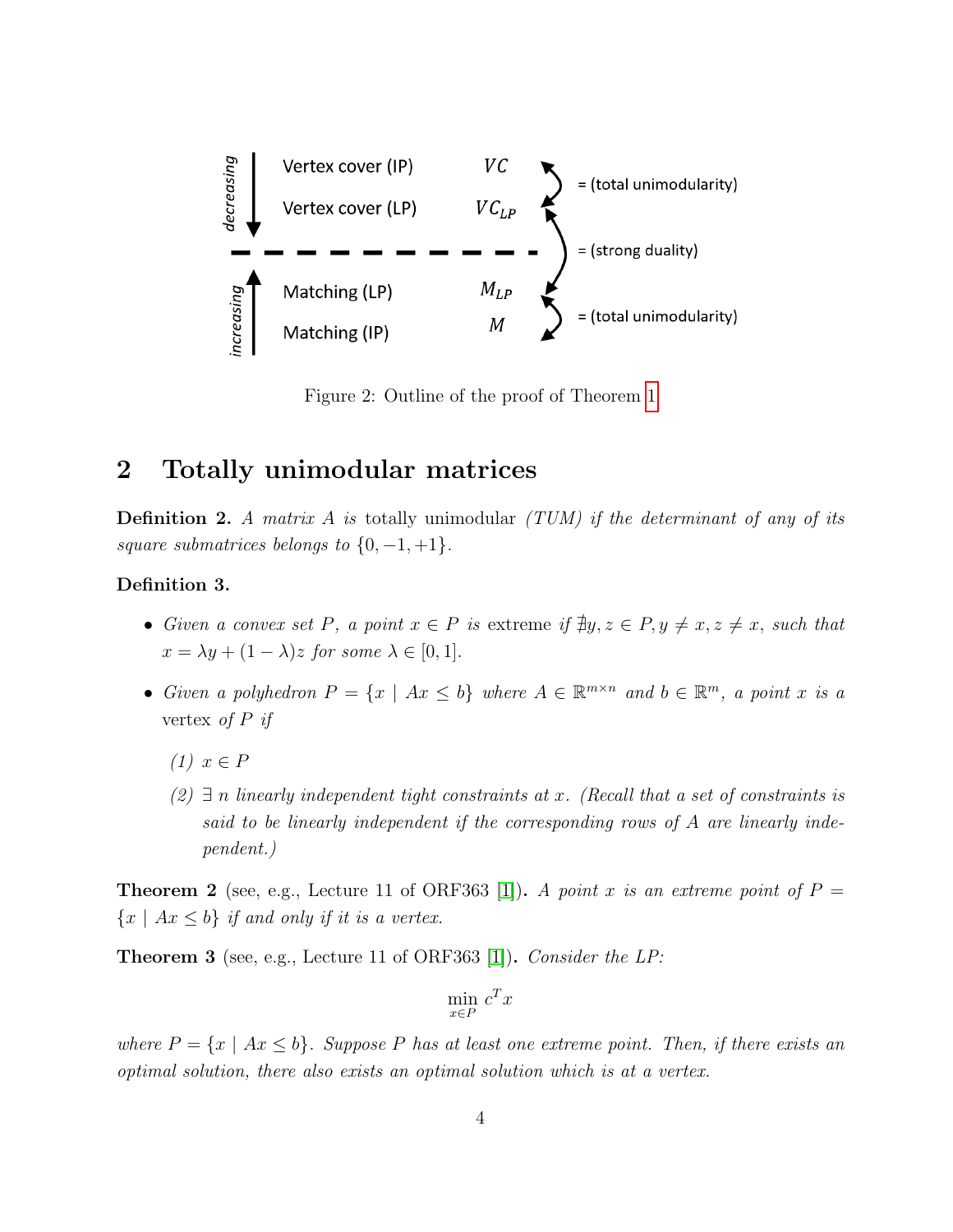**Definition 4.** A polyhedron  $P = \{x \mid Ax \leq b\}$  is integral if all of its extreme points are integral points (i.e., have integer coordinates).

<span id="page-4-0"></span>**Theorem 4.** Consider a polyhedron  $P = \{x \mid Ax \leq b\}$  and assume that A is TUM. Then if b is integral, the polyhedron P is integral.

Proof: Let x be an extreme point. By definition, n constraints out of the total m are tight at x. Let  $\tilde{A} \in \mathbb{R}^{n \times n}$  (resp.  $\tilde{b} \in \mathbb{R}^{n}$ ) be the matrix (resp. vector) constructed by taking the n rows (resp. elements) corresponding to the tight constraints. As a consequence

$$
\tilde{A}x = \tilde{b}.
$$

By Cramer's rule,

$$
x_i = \frac{\det(\tilde{A}_i)}{\det(\tilde{A})},
$$

where  $\tilde{A}_i$  is the same as  $\tilde{A}$  except that its  $i^{th}$  column is swapped for  $\tilde{b}$ . Since  $\tilde{A}$  is nonsingular, total unimodularity of A implies that  $det(\tilde{A}) \in \{-1,1\}$ . Moreover,  $det(\tilde{A}_i)$  is some integer.  $\Box$ 

#### Theorem 5. The incidence matrix A of a bipartite graph is TUM.

<u>Proof:</u> Let B be a  $t \times t$  square submatrix of A We prove that  $det(B) \in \{-1, 0, +1\}$  by induction on t. If  $t = 1$ , the determinant is either 0 or 1 as any element of an incidence matrix is either 0 or 1. Now, let t be any integer  $\leq n$ . We consider three cases.

- (1) Case 1: B has a column which is all zeros. In that case,  $det(B) = 0$ .
- (2) Case 2: B has a column which has exactly one 1. In this case, the matrix  $B$  (after possibly shuffling the columns) can be written as:

$$
B = \begin{bmatrix} 1 & b' \\ 0 & \\ \vdots & B' \\ 0 & \end{bmatrix}
$$

.

Then,  $det(B) = det(B')$  and  $det(B') \in \{-1, 0, 1\}$  by induction hypothesis.

(3) Case 3: All columns of B have exactly two 1's. Because our graph is bipartite, after possibly shuffling the rows of  $B$ , we can write

$$
B = \begin{bmatrix} B' \\ B'' \end{bmatrix}
$$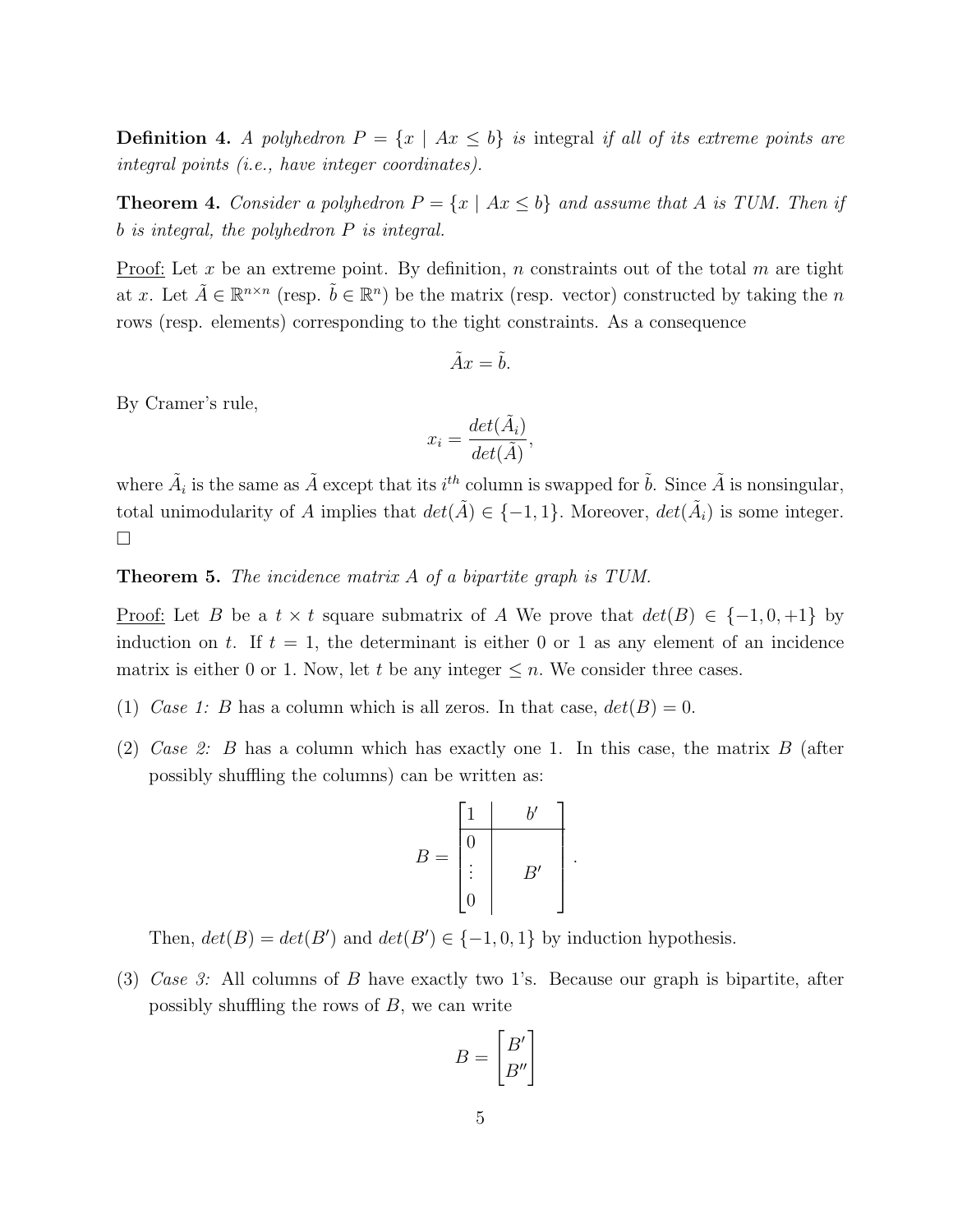where each column of  $B'$  has exactly one 1 and each column of  $B''$  also has exactly one 1. If we add up the rows of B' or the rows of B'' we get the all ones vector. Hence the rows of B are linearly dependent and  $det(B) = 0$ .

We now finish the proof of König's theorem. Recall that the linear programming relaxation of the matching problem is given by

<span id="page-5-1"></span>
$$
M_{LP} = \max \sum_{i=1}^{|E|} x_i
$$
  
s.t.  $Ax \le 1$   
 $x \ge 0$ .

The feasible set of this problem is the polyhedron

$$
Q = \{x \mid Ax \le 1, x \ge 0\}.
$$
\n(6)

We have just shown that the incidence matrix A of our graph G is TUM. Furthermore,  $b = 1$ is integral. However, we are not quite able to apply Theorem  $4$  as  $Q$  is not exactly in the form given by the theorem. The following theorem will fix this problem.

**Theorem 6.** If  $A \in \mathbb{R}^{m \times n}$  is TUM, then for any integral  $b \in \mathbb{R}^m$ , the polyhedron  $P =$  $\{x \mid Ax \leq b, x \geq 0\}$  is integral<sup>[3](#page-5-0)</sup>.

Proof: We rewrite the polyhedron  $P$  as

$$
P = \{x \mid \tilde{A}x \le \tilde{b}\}, \text{ where } \tilde{A} = \begin{bmatrix} A \\ -I \end{bmatrix} \text{ and } \tilde{b} = \begin{bmatrix} b \\ 0 \end{bmatrix}.
$$

One can check that  $\tilde{A}$  is TUM (convince yourself that if we concatenate a TUM matrix with a standard basis vector, the result is still TUM). As  $\tilde{b}$  is integral, we can apply Theorem [4](#page-4-0) and conclude that P is integral.  $\square$ 

We now know that the polyhedron  $Q$  in  $(6)$  is integral. This by definition means that all extreme points of Q are integral. As there exists an optimal solution which is an extreme point (from Theorem [3\)](#page-3-1), we conclude that there exists an optimal solution to LP [\(3\)](#page-2-3) which is integral. This solution is also an optimal solution to integer program [\(1\)](#page-1-0). Hence,  $M_{LP} = M$ . In a similar fashion, one can show that  $VC_{LP} = VC$ . This follows from the fact that if a matrix  $E$  is TUM, then  $E<sup>T</sup>$  is also TUM.

The equalities  $M_{LP} = M$  and  $VC_{LP} = VC$  combined with the fact that  $VC_{LP} = M_{LP}$ enable us to conclude that  $M = VC$ , i.e., König's theorem.

<span id="page-5-0"></span><sup>3</sup> It turns out that the converse of this result is also true.